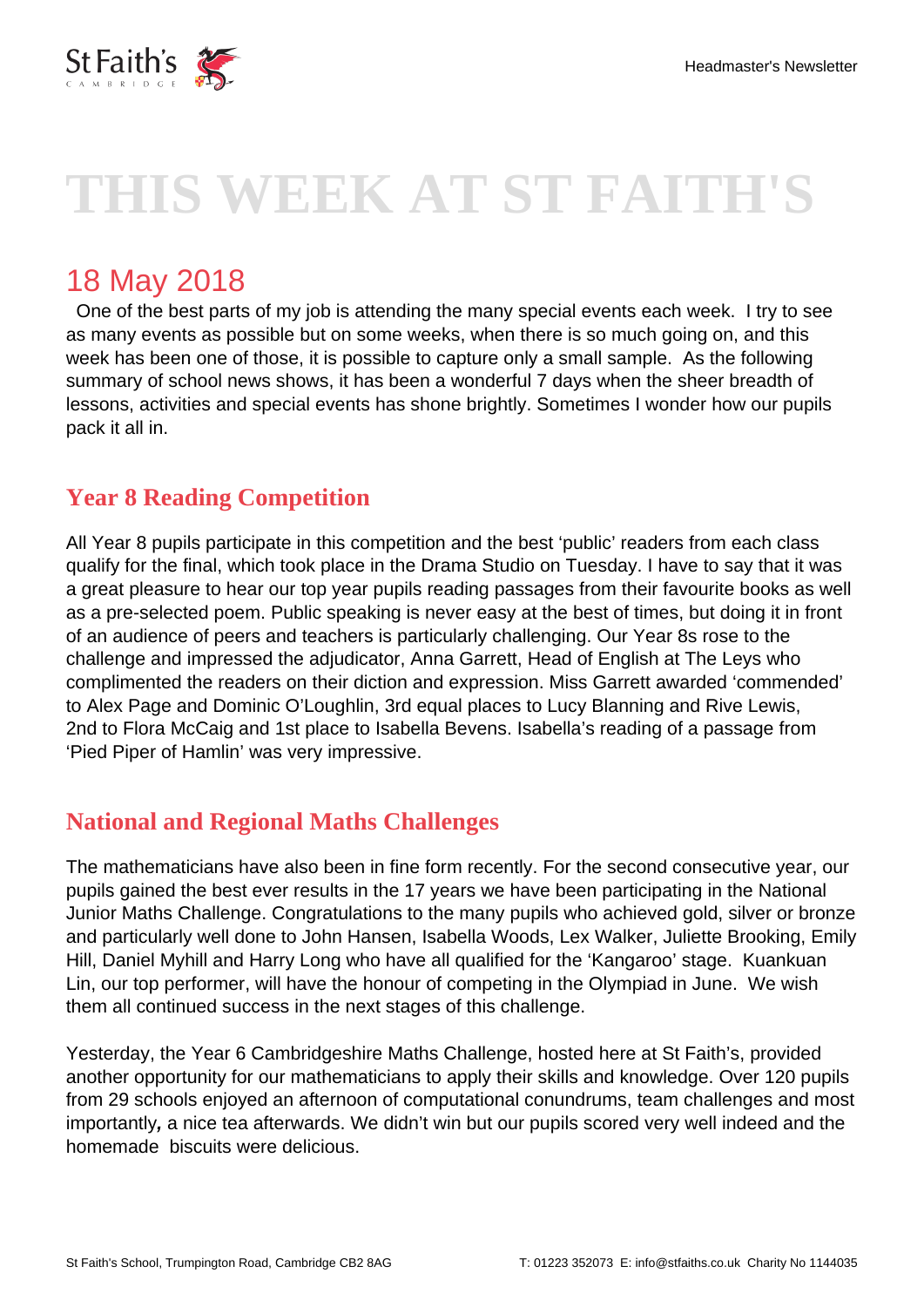

## **Assemblies**

On the back of the successful duck hatching and launching two weeks ago, the Foundation assembly on Wednesday told the enchanting story of 'The Odd Egg', with our very own live hatching of chicks and owlets. The sight of the children bursting out of containers was both surprising and amusing and made for an entertaining start to the day. We even heard some interesting duck facts - it takes 27-28 days for a duck egg to hatch, duck feathers are waterproof and ducks are omnivores which means they eat both plants and animals – and some duck jokes – Why do ducks watch the news? We don't know, why do ducks watch the news? For the feather forecast! Many thanks to the children of FCH, Ms Hendry and Mrs Scott for this super assembly.



Speaking of assemblies, on Monday, Miss Kennerley gave a fascinating talk on the use of plastics and the damage that waste plastic is doing to our planet. There was a gasp of horror when we were shown a photograph of the streets of London littered with thousands of water bottles after this year's marathon, and an intense focus as we watched a clip of 'Blue Planet' in which David Attenborough urges us to be proactive in protecting our environment. Miss Kennerley's bamboo fibre reusable coffee cup certainly caught the children's imagination as a way of reducing waste caused by plastic versions.

#### **Sport**

It has been a busy week for our athletes. Last Saturday our pupils won an impressive 22 medals at the County Athletics Championships – a record number for the school. Not surprisingly, Mr and Mrs North and Mr Mageean, our athletics coaches at the event, were absolutely delighted. Further details are available on this [link](https://www.stfaiths.co.uk/wp-content/uploads/2018/05/County-Athletlics.pdf). On Monday, our U10 and U11s competed in the Eastern Region Championships in Norwich and performed very well indeed, with Toby N breaking the school record in the U11 boys 200m. Today, many of our top athletes are competing at Gresham's School, on the Norfolk Coast.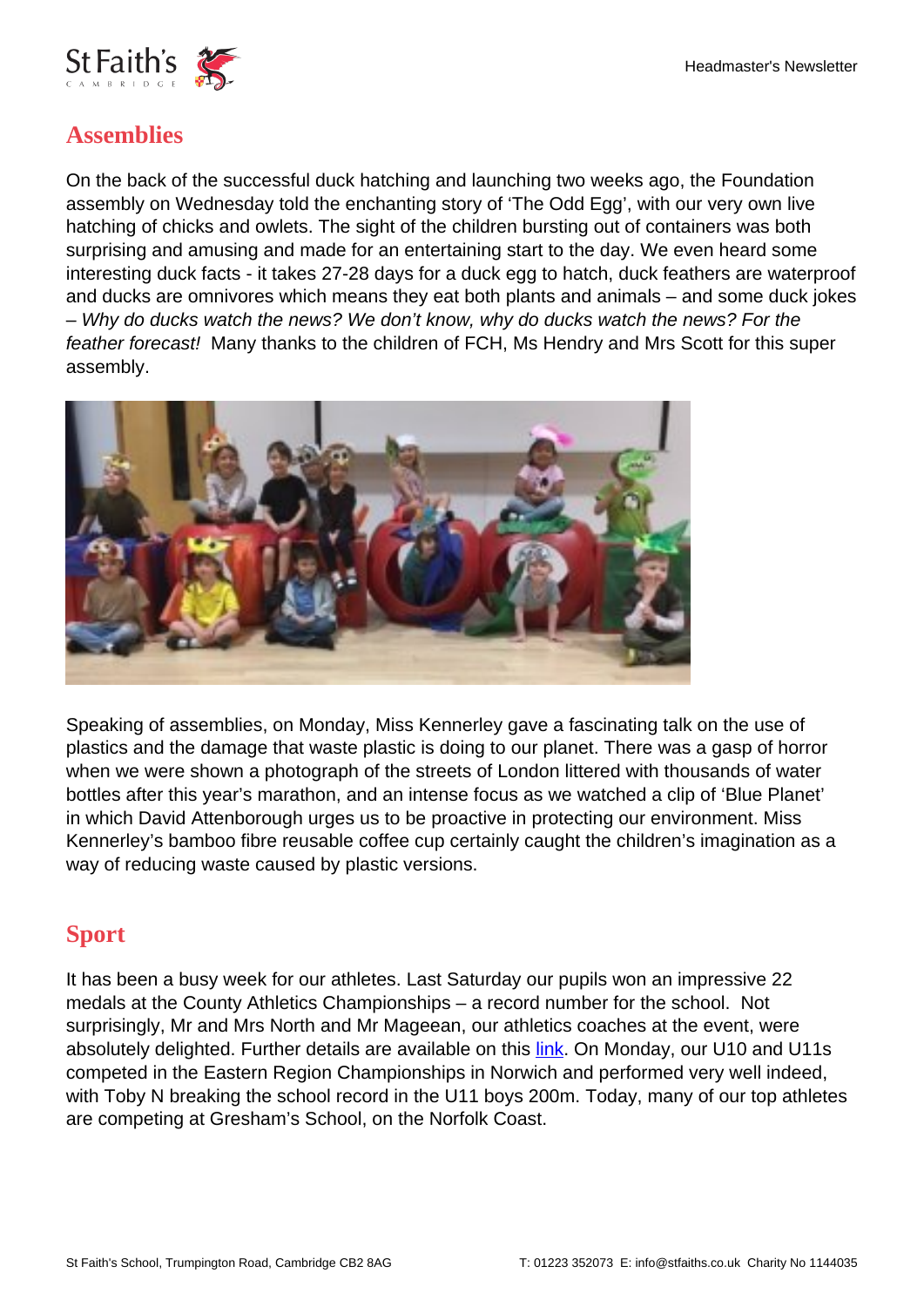

Four school records, some long-standing, were broken during the swimming gala with St Mary's on Tuesday. Many congratulations to Mateo Valenzuela-Niedbalski (25m backstroke), Reuben Critchley (25m breaststroke) and Ava Birmingham (25m backstroke) who broke school records, the latter two of which stood since 2003! The U10 boys medley relay team, Reuben, Mateo, Niall Graham and Archie Nye also achieved a new school record time for this event. With so many children taking part in the gala (over 60) and a great atmosphere of sportsmanship between the competitors, it was a hugely enjoyable and successful afternoon in the pool.

On the subject of swimming, this week we heard that two more of our swimmers, Tomás Valenzuela-Niedbalski and Emily Hill, have qualified for the Nationals Finals. Ten of our pupils will therefore be at the Finals in London on 9th June.

This week, for the first time, a St Faith's sailing team has been competing in the IAPS Sailing Regatta in Weymouth. Fluctuating winds made for challenging races but our sailors did the school proud and thoroughly enjoyed the experience.

While we are on the subject of sport, let's congratulate Kuankuan Lin (Year 7), for winning a bronze medal at the National Fencing Championships last weekend. Whilst we don't teach Fencing at St Faith's, Kuankuan was keen to 'fly the flag' for the school and he certainly did this in style, finishing 3rd in his age category.

This weekend, our pupils are competing in the National Trampolining Championships in Croydon and the Cambridge Schools Golf Tournament at Cambridge Lakes. I wish them every success.

#### **Visits**

This week has seen a groups of Year 6s tour the Amazon Drone Laboratory and British Library, two equally fascinating but contrasting visits. The pupils who visited the Drone Lab learnt about the potential of this technology and enjoyed the experience of flying some models, whilst the British Library tour included an interesting workshop on historical maps.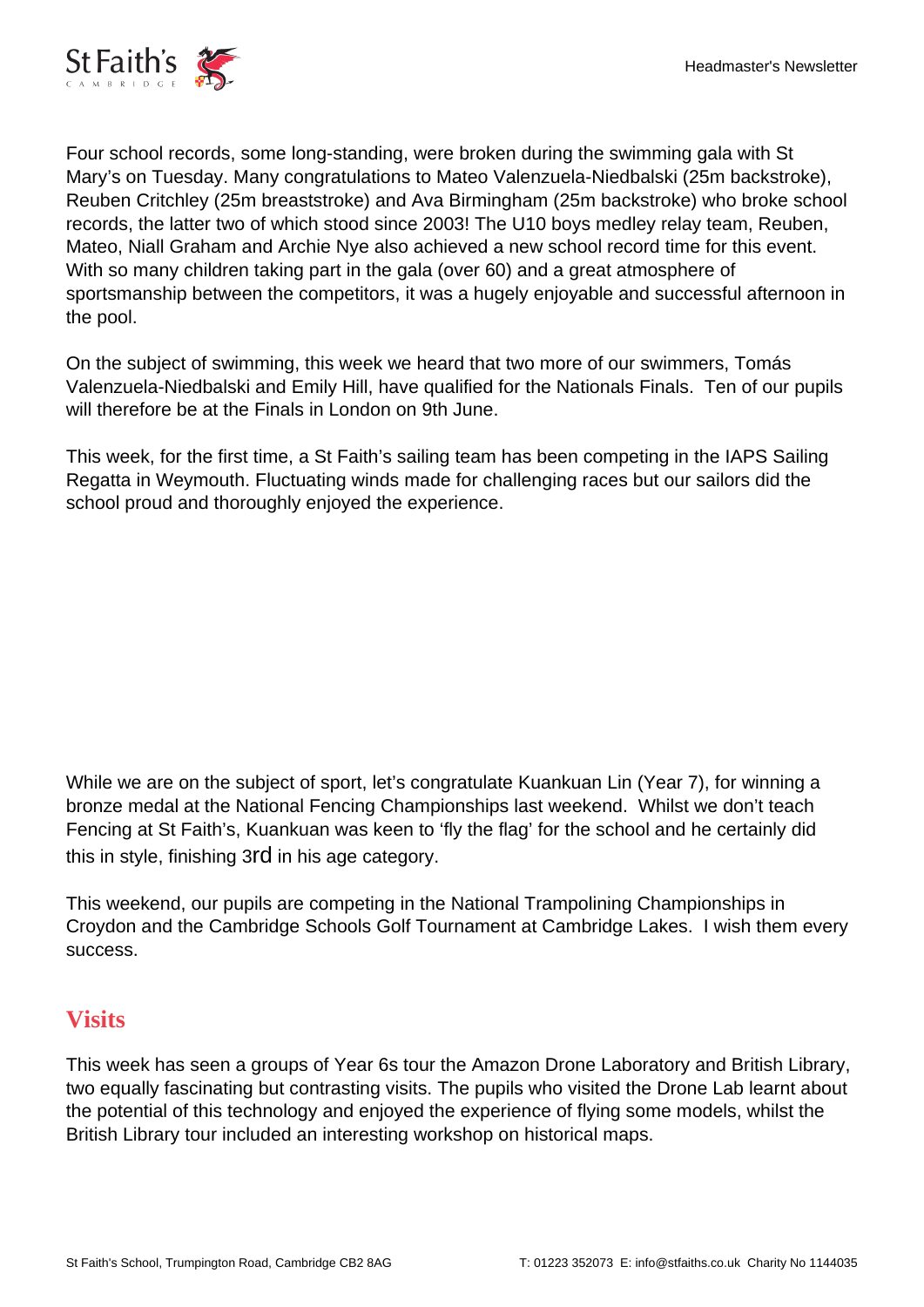



#### **Finally…**

Good luck to the Green Goblins who will be driving the school's three Go Karts in the first event of the season in Luton this weekend. Our Year 8s will also be busy, in rehearsals, putting the finishing touches to their performance of 'A Midsummer Night's Dream', which will take place on Wednesday and Thursday evenings next week.

Many congratulations to Charlie Jerman who has been selected as one of the 16 finalists in the Royal Horticultural Society School Gardener of the Year. This is much deserved, given his endless enthusiasm and commitment to the school gardening club.